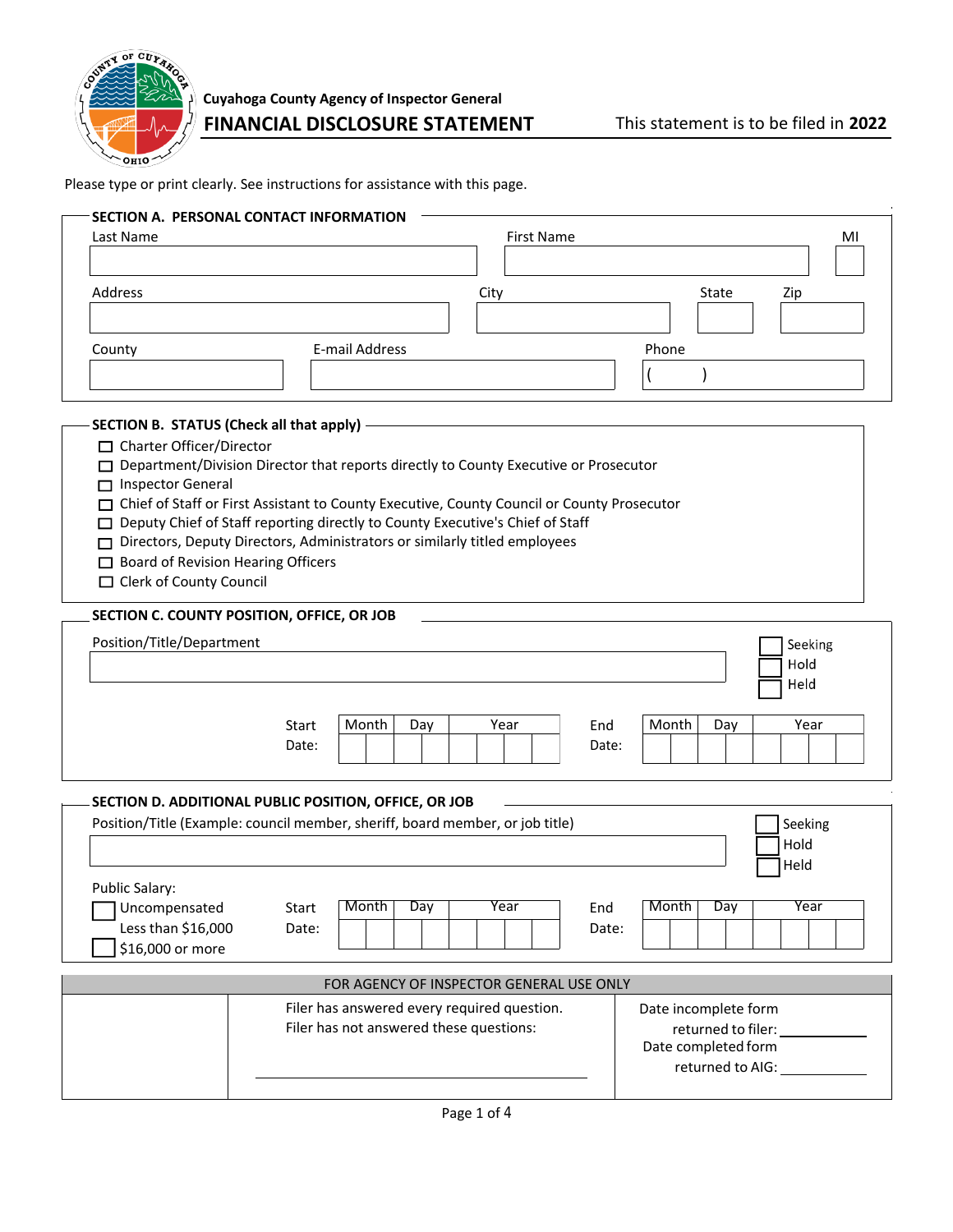## **1. SOURCES OF INCOME**

I have no sources of income that I am required to list.

| <b>Source of Income</b> | <b>Service Provided</b> | <b>Amount</b> |
|-------------------------|-------------------------|---------------|
| $\mathbf{A}$            |                         |               |
| В                       |                         |               |
|                         |                         |               |
| D                       |                         |               |
|                         |                         |               |
|                         |                         |               |

## **2. SOURCES OF GIFTS**

I have no sources of gifts that I am required to list.

| <b>Source of Gift</b> | <b>Source of Gift</b> |
|-----------------------|-----------------------|
|                       | E                     |
| Е                     |                       |
|                       |                       |

## **3. NAMES OF SPOUSE RESIDING IN HOUSEHOLD AND ANY DEPENDENT CHILDREN**

There are no immediate family members whose names I am required to list.

**Husband/Wife Residing in Household**

**Dependent Children**

| <b>Dependent Children</b> |  |  |
|---------------------------|--|--|
|                           |  |  |
|                           |  |  |
|                           |  |  |
|                           |  |  |

#### **4. NAMES OFBUSINESSES**

If you or anyone you listed in Question 3 owns or operates a business, list the name of the business.

 $\Box$  There are no business names that I am required to list.

| <b>Business Name</b> | <b>Business Name</b> |
|----------------------|----------------------|
| A                    | ╭<br>∼               |
| B                    | D                    |

# **5. LAND (REAL ESTATE) INOHIO**

I have no real estate that I am required to list.

| Land (Real Estate) in Ohio                                                                                        |  |  |
|-------------------------------------------------------------------------------------------------------------------|--|--|
| (List address or, if address is unavailable, plat number and county)                                              |  |  |
|                                                                                                                   |  |  |
| В                                                                                                                 |  |  |
|                                                                                                                   |  |  |
| You are not required to disclose your personal residence or real property held primarily for personal recreation. |  |  |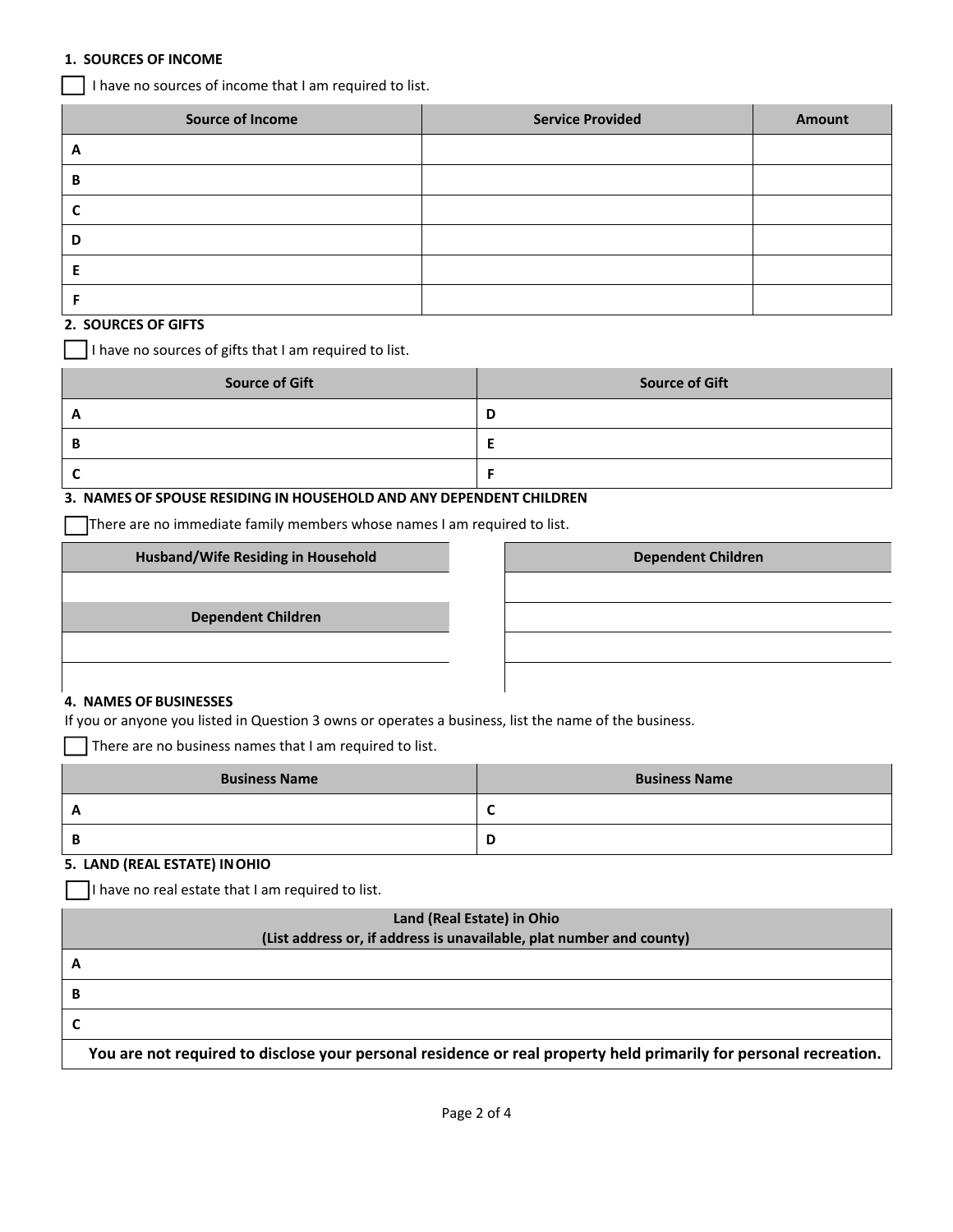#### **6. CREDITORS OVER \$1,000**

I have no creditors that I am required to list.

| <b>Creditor</b> | <b>Creditor</b> |
|-----------------|-----------------|
| А               | D               |
|                 |                 |
|                 |                 |

### **7. DEBTORS OVER \$1,000**

I have no debtors that I am required to list.

| <b>Debtor</b> | <b>Debtor</b> |
|---------------|---------------|
|               |               |
|               | ш             |

#### **8. INVESTMENTS OVER\$1,000**

I have no investments that I am required to list.

|                                                           | Corporation, Trust, Business Trust, Partnership, or Association | <b>Nature of Investment</b> |
|-----------------------------------------------------------|-----------------------------------------------------------------|-----------------------------|
| A                                                         |                                                                 |                             |
| В                                                         |                                                                 |                             |
|                                                           |                                                                 |                             |
| D                                                         |                                                                 |                             |
| Е                                                         |                                                                 |                             |
|                                                           |                                                                 |                             |
| IF YOU NEED ADDITIONAL SPACE, PLEASE USE ATTACHMENT PAGE. |                                                                 |                             |

#### **9. OFFICES/FIDUCIARY RELATIONSHIPS**

 $\Box$  I have no offices or fiduciary relationships that I am required to list.

| Corporation, Trust, Business Trust, Partnership, or Association | <b>Office or Nature of Relationship</b> |
|-----------------------------------------------------------------|-----------------------------------------|
|                                                                 |                                         |
|                                                                 |                                         |

## **10. FOOD OR BEVERAGES**

 $\Box$  I have no sources of meals, food, or beverages that I am required to list.

| <b>Source of Food or Beverages</b> | Source of Food or Beverages |
|------------------------------------|-----------------------------|
|                                    |                             |
|                                    | D                           |